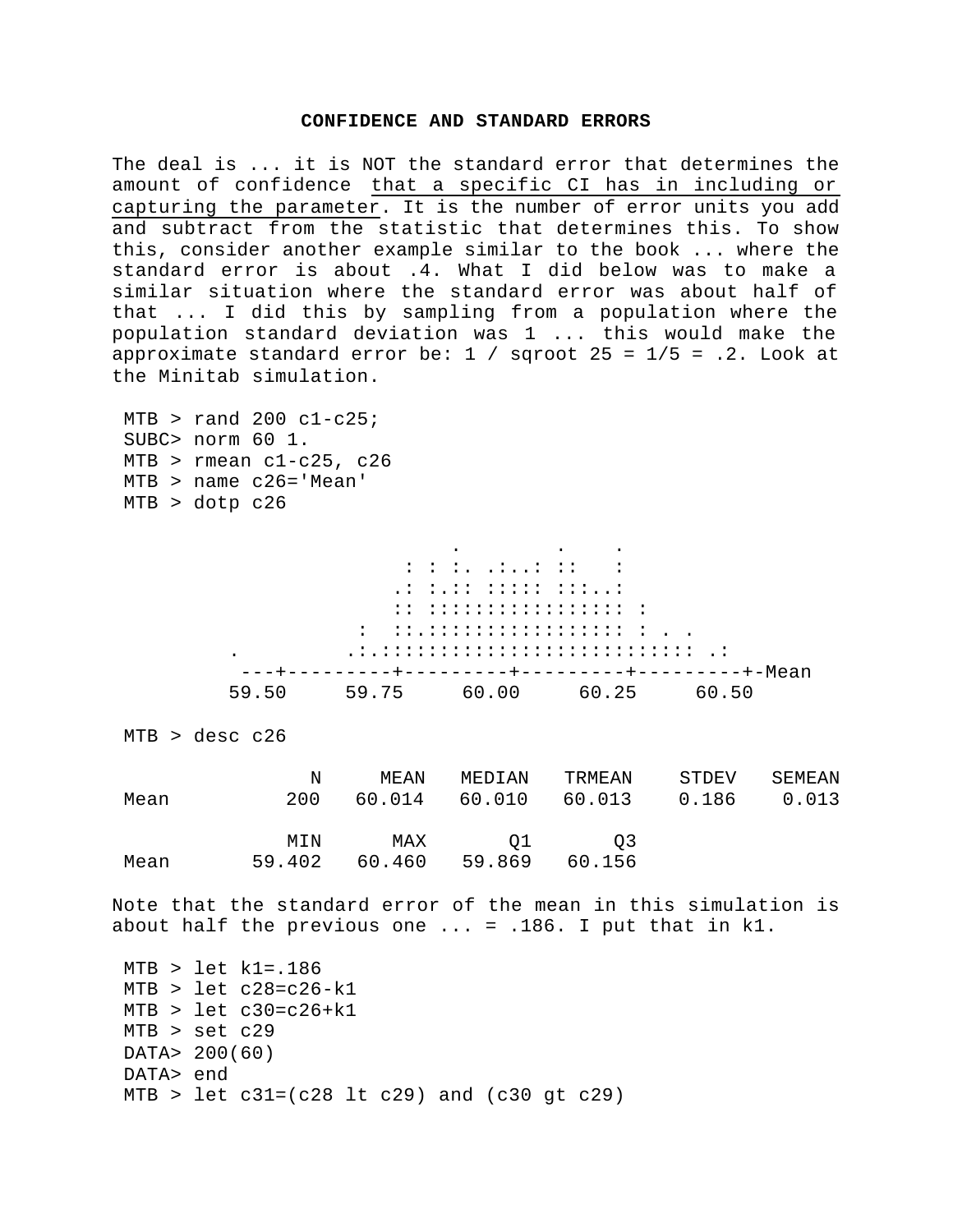MTB > prin c26 c28-c31

| ROW             | Mean    | C28     | C29 | C30     | C31          |
|-----------------|---------|---------|-----|---------|--------------|
| $\mathbf 1$     | 60.2483 | 60.0623 | 60  | 60.4343 | 0            |
| 2               | 60.1489 | 59.9629 | 60  | 60.3349 | $\mathbf{1}$ |
| 3               | 59.9742 | 59.7882 | 60  | 60.1602 | $\mathbf 1$  |
| $\overline{4}$  | 59.8794 | 59.6934 | 60  | 60.0654 | $\mathbf 1$  |
| 5               | 60.2215 | 60.0355 | 60  | 60.4075 | 0            |
| б               | 60.1621 | 59.9761 | 60  | 60.3481 | $\mathbf 1$  |
| 7               | 60.0967 | 59.9107 | 60  | 60.2827 | $\mathbf 1$  |
| 8               | 60.1699 | 59.9839 | 60  | 60.3559 | $\mathbf 1$  |
| 9               | 59.8943 | 59.7083 | 60  | 60.0803 | $\mathbf 1$  |
| 10              | 59.9286 | 59.7426 | 60  | 60.1146 | $\mathbf 1$  |
| 11              | 60.1535 | 59.9675 | 60  | 60.3395 | $\mathbf 1$  |
| 12 <sup>°</sup> | 59.9975 | 59.8115 | 60  | 60.1835 | $\mathbf 1$  |
| 13              | 59.8863 | 59.7003 | 60  | 60.0723 | $\mathbf 1$  |
| 14              | 59.9013 | 59.7153 | 60  | 60.0873 | $\mathbf 1$  |
| 15              | 59.8979 | 59.7119 | 60  | 60.0839 | $\mathbf 1$  |
| 16              | 59.9346 | 59.7486 | 60  | 60.1206 | $\mathbf 1$  |
| 17              | 60.1676 | 59.9816 | 60  | 60.3536 | $\mathbf 1$  |
| 18              | 59.7715 | 59.5855 | 60  | 59.9575 | 0            |
| 19              | 59.8352 | 59.6492 | 60  | 60.0212 | 1            |
|                 |         |         |     |         |              |

 MTB > sum c31 SUM = 130.00 MTB > let k2=130/200 MTB > prin k2 K2 0.650000

In this simulation, about 65 percent of the CI's contained the parameter of 60. The fact is, it is not the standard error that drives confidence. I cut the standard error more than in half yet the confidence or percentage is still about 68.

The confusion is between width of the CI and amount of confidence. A CI in this case would look like ...

Mean  $+/-$  (# err units)(Stan err)

Clearly, the width of the CI will be affected by both the size of the stan err AND the number of units of err you go on either side of the mean. Bigger or smaller widths can be achieved by changing either # of err units OR size of stan err. However, what determines how many intervals will tend to capture the parameter is the number of err units ... NOT the stand err. While smaller stand errors will necessarily make narrower CI's